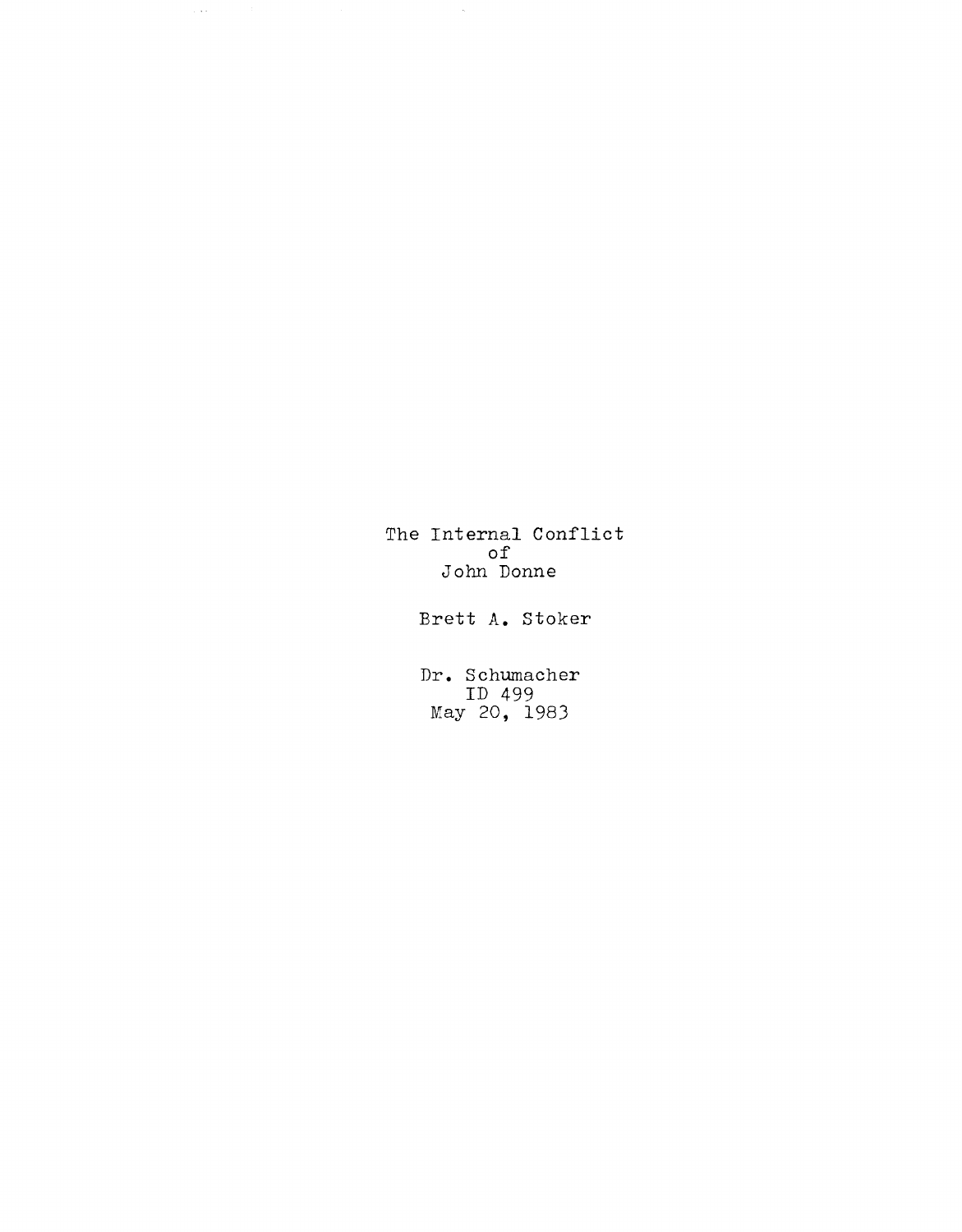## The Internal Conflict of John Donne

 $S$  x  $\ell_{\theta}$  it  $\gamma_{h}$  $\pm \hat{\nu}$ 2439

 $7^{4}$ To read the poetry of John Donne, it seems that there  $1413$ must have been two men writing under the same name. It is  $5.62$ as though the youthful, sensuous Donne ceased to exist and was replaced by a sober, devout double. The contrast between these two John Donnes is striking as can be seen in Donne's poetry as well as his biography. This contrast is the source of much speculation as to the source and reasons for Donne's seemingly sudden metamorphosis. It seems that the change came from a combination of Donne's character, his background, and the events of his life. It was determined by factors both within and beyond his control. This study of the intense struggle within Donne and his resulting change will discuss the various reasons behind the conflict as well as the effect of Donne's internal struggle upon his poetry.

To begin with, it may be helpful to discuss some relevant asoects of Donne's life and family background. John Donne wag born in London in 1571. He was the son of John and Elizabeth Donne. His family background is important to this study since the Donnes and Heywoods (his mothers's family) were devout Catholics living in Anglican London. At that time, Roman Catholics were subject to considerable restrictions and biases. In fact, Donne related his own family's martyrdom in the prefact to Pseudo-Martyr in which he said that "No family (which is not of far larger extent and greater branches) hath endured and suffered more in their persons and fortunes for obeying the teachers of Roman doctrine. $"$ <sup>+</sup>

Because of the restrictions placed upon Roman Catholics, Donne was sent to Oxford at age twelve. It was fairly common for young Catholics to be sent to the universities at an early age because a professing Catholic was not allowed to hold a university degree, and since the Oath of Supremacy, which stated that the king was the rightful head

**-1-**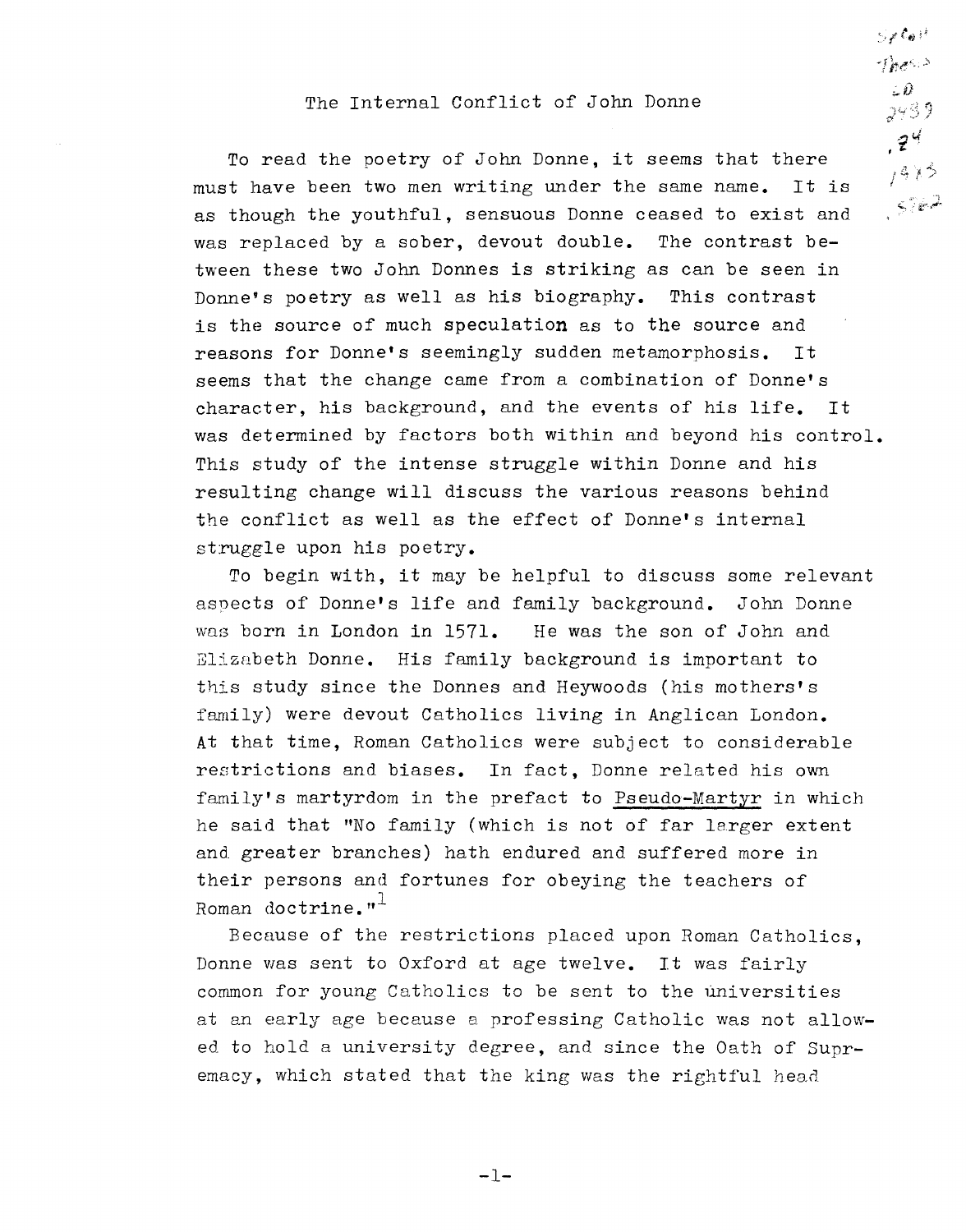of the church, did not have to be taken until the age of sixteen, many Catholic youngsters were able to obtain degrees before being forced to profess their religious beliefs. However, Donne was not given a degree after four years at  $0x$  ford, and in 1588, he left Hart Hall.<sup>2</sup>

The next three years of Donne's life are the subject of some scholarly controversy. However, that is of little importance to this study. It is generally agreed that Donne travelled some in the years between his leaving Oxford and his acceptance at Thavies Inn to study law. in 1591. In 1592 he transferred to Lincoln's Inn where he remained until 1596.<sup>3</sup> Here he resumed his study of the law until, as Izaac Walton states in his biography of Donne, "he, being then unresolved what religion to adhere to, and considering how much it concerned his soul to choose the most orthodox, did therefore... presently lay aside all study of the law...and began seriously to survey the body of Divinity.<sup>n4</sup> This is the first evidence of Donne's shift from Roman allegiance. The progression of this shift is unclear, but it ended with Donne being ordained as an Anglican priest.

This serious consideration of theological matters may also have been the beginning of the internal conflict of Donne. For, although he devoted much time to study and cantemplation, he was devoted as strongly to the sensual pleasurer available to a young man in London. He was said to spend much of his non-scholastic time "writing verses, going to plays, falling in and out of love."<sup>5</sup> This shows that at an early age Donne was able to deal with religious and secular matters.

Donne's ability to deal with both the spiritual and the sensual world almost simultaneously seems to arise from the way in which Donne wiewed and approached matters of interest to him. Leishman points this out when he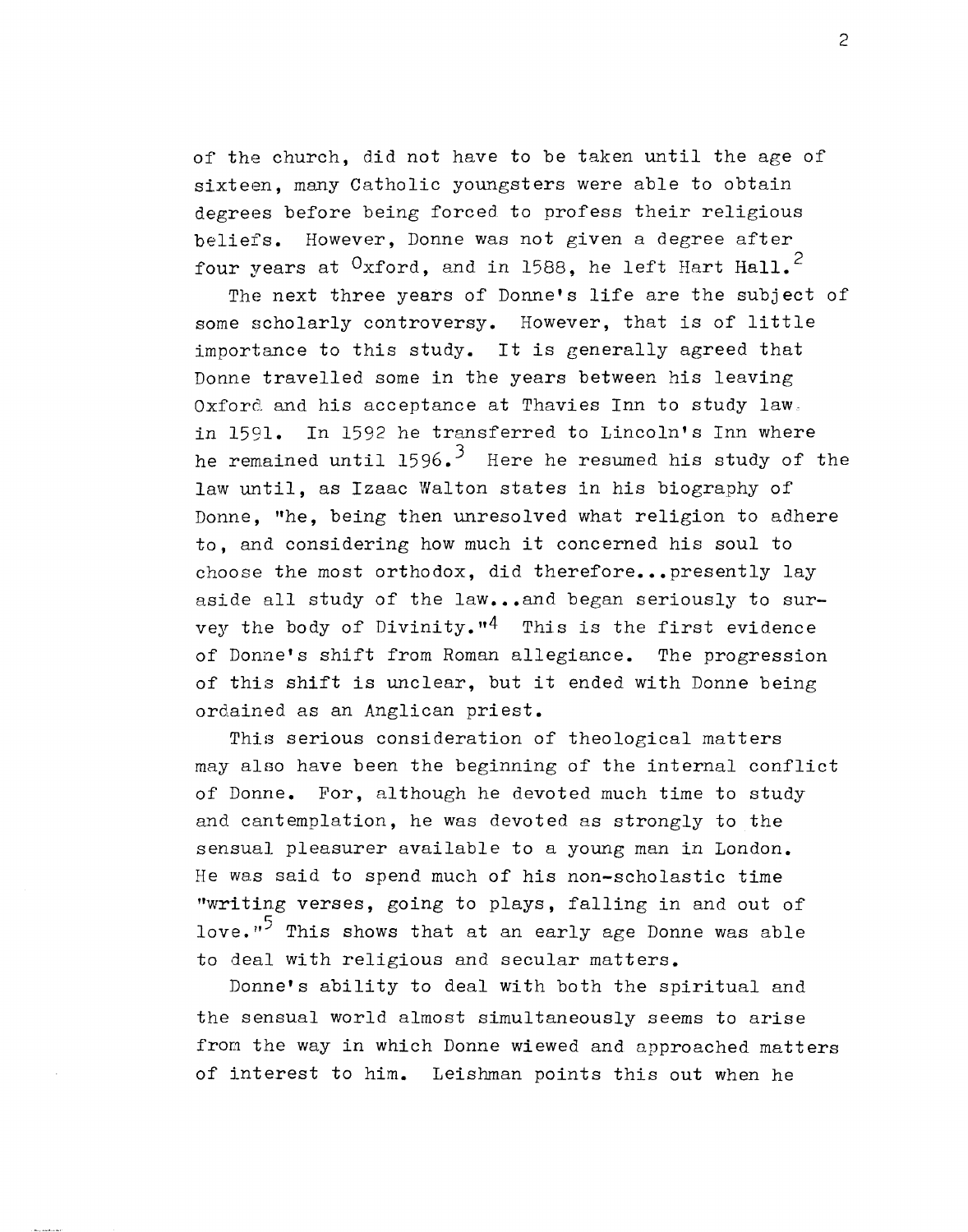speaks of Donne leading a "very intense and varied life, and throwing himself with characteristic energy and wholeness into whatever part he chose to play." $^{6}$ Donne was a man unable to take things lightly. Whatever he "threw himself into"- his studies, his art, theology, or his search for sensual pleasure- he did it whole-heartedly. And, amazingly, he was able to continue in this fashion until his marriage in  $1601$ .

Donne enjoyed great fortune during his days at Lincoln's Inn. Besides being a social success, he had inherited a large sum of money and was rising rapidly in courtly society. He had been imployed as the secretary to Lord Egerton which was considered a stepping stone to higher jobs in the government. <sup>8</sup> However, Donne's immoderate heart proved to be his demise as he fell helplessly in love with Anne More, who was staying in the Egerton household. Donne and Anne were secretly married in 1601 when Donne was twenty-nine and Anne was only seventeen. 9

When Anne's father, Sir George More, discovered his daughter's marriage, he had Donne fired and jailed for marrying a minor without parental consent.  $10$  Leishman sums up the consequences of Donne's marriage when he writes, "seldom, perhaps, has a single action so completely altered the course and direction of a life."<sup>11</sup> However, Donne himself summed his plight up best in an epigram to a letter that he sent to his wife which said simply, "John Donne, Anne Donne, undone. $n^{12}$ 

Though this tragic episode did not prove to be the depth of Donne's despair, he soon received a brief rest from hardship. Sir Thomas More forgave his new son and desparately tried to make amends by having Donne reinstated as Egerton's secretary. Anne and John Donne were reunited. It seemed as though their shared hardship might prove to strengthen their relationship and that their bad fortune had ended. But it was not to be.  $^{13}$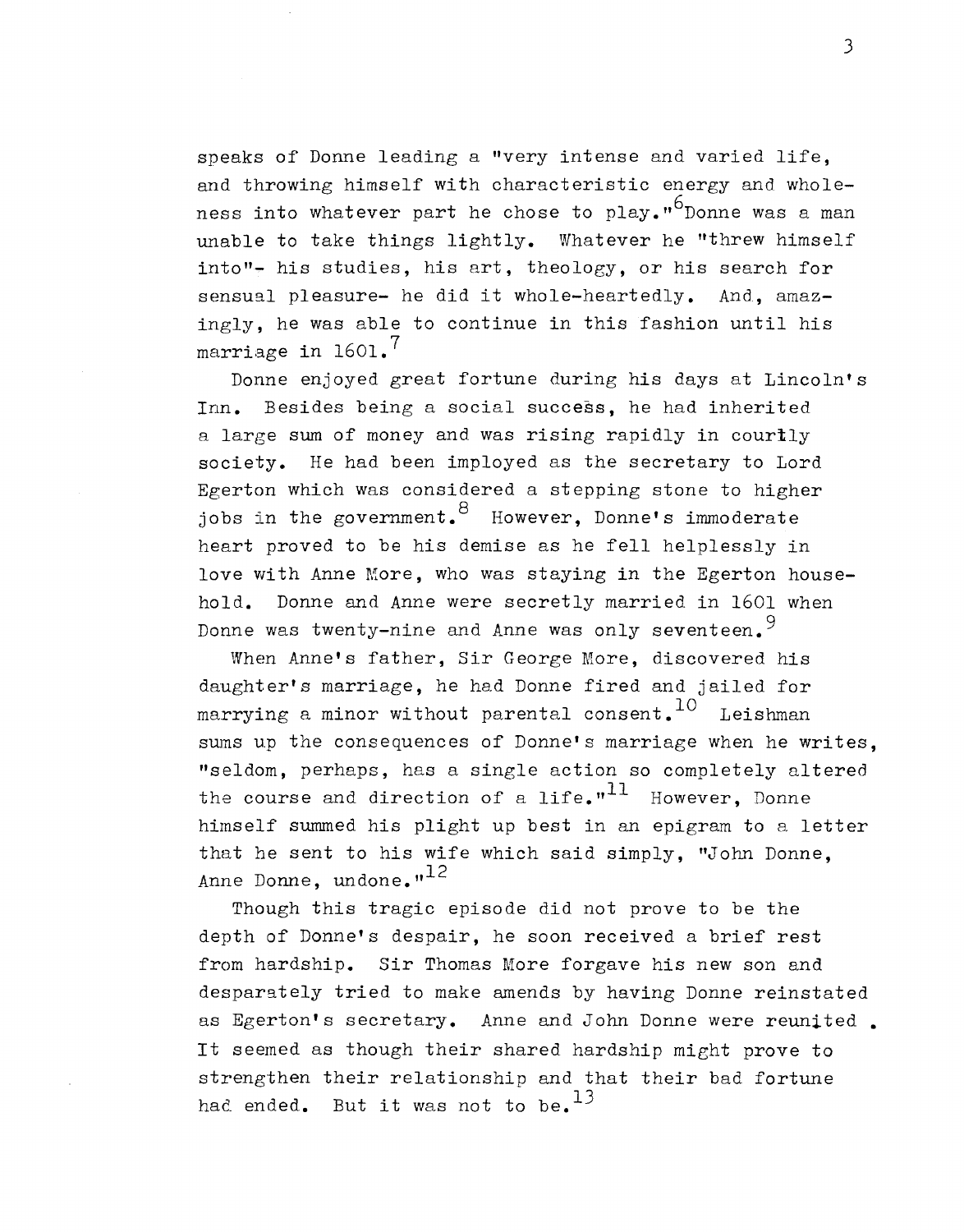Sickness invaded the Donne household. It took two of Donne's children and broke Anne's spirit. The children that survived strained Donne's resources. Earlier in his life, opportunistic practicality had caused Donne to accept the Anglican church.  $14$  Faced with financial and domestic problems, his practicality dominated again, as Helen White explains:

It was that practical common sense... that made him realize at last that he must soon have some firm ground under his feet if he were going to fulfill his duty to his wife and children....When in 1614 JamesI... made clear that there was advancement for Donne in the Church bu $\ddagger$ <sub>5</sub>nowhere else, Donne bowed to the inevitable.

In January of 1616, John Donne was ordained as an Anglican priest. Even though he may have entered the priesthood for practical, not spiritual, reasons, he, nevertheless, approached his new profession with the same energy that he had spent on sensual searches as a young man. Finally, Donne had seemed to reach a stable security in his life. He had a comfortable income and a secure financial future.

However, there were several ironies concerning Donne's ordination that may have had some effect upon Donne's ever-raging internal conflict. Helen White points out that it must have been "galling to a man of any sensitivity or honesty of spirit...to be thus forced to transform an opportunistic compromise into a life-work." $16$ Donne had accepted the Anglican church because he knew that as a Homan Catholic he would have no chance of the courtly advancement that he desired. But because of his unbridled passions and romantic nature, he was compelled to make his living as a religious leader.

It is also ironic that while Donne was beginning his life as a priest, many of his early, passionate love poems were being circulated around London.<sup>17</sup> This was a problem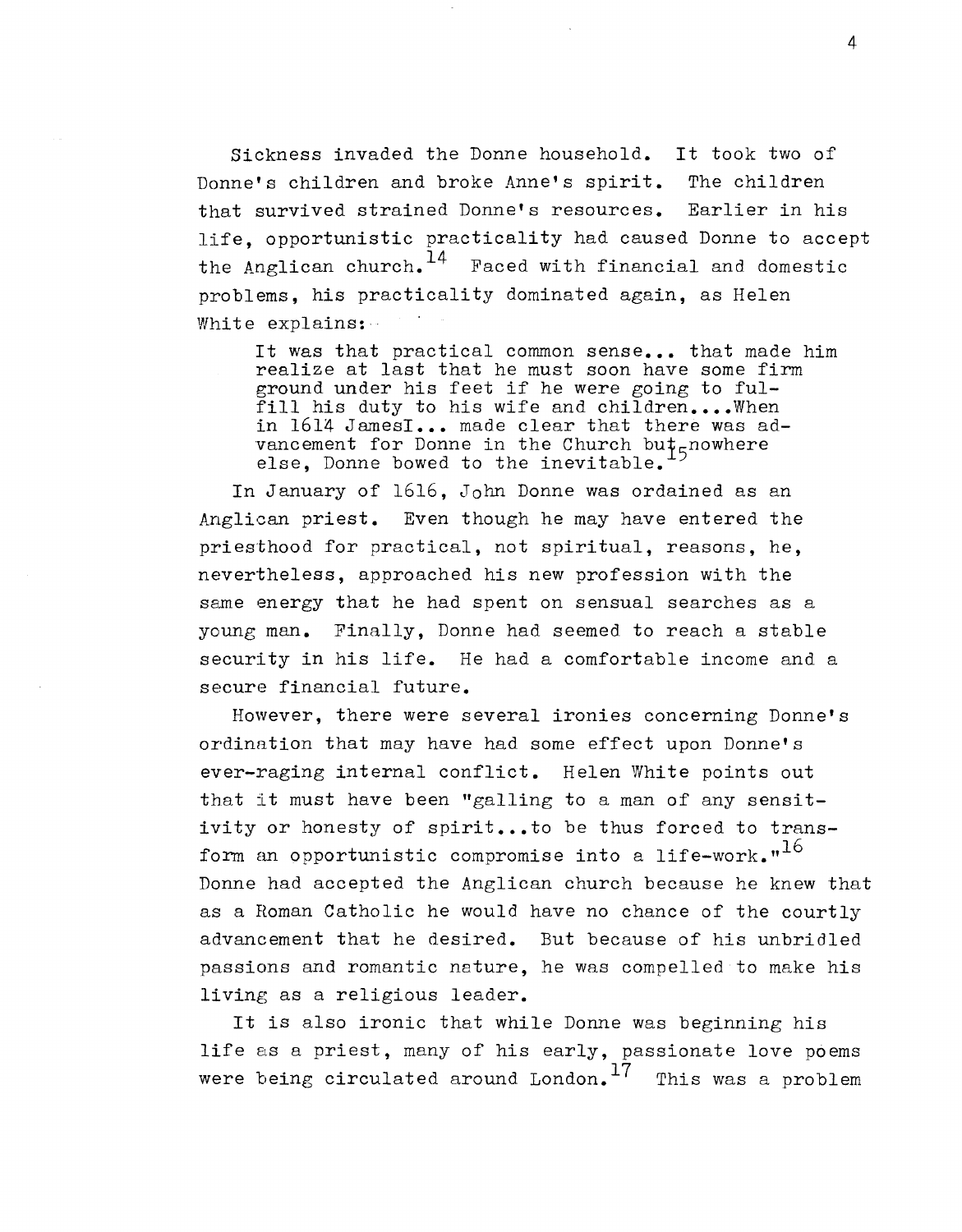that he had to deal with. White says that "with his customary frankness he faced the undoubted liability of his youthful reputation." $^{18}$  These ironies, this new life, only added fuel to the burning conflict within him. Though it may appear that the hardships that Donne endured may have calmed his youthful zeal, John Hayward, in his introduction to the Penguin Poets edition of Donne says that:

Donne did not sober down when he took Holy Orders at the age of forty-three. The passion with which he had courted those whome he called his 'profane mistresses' became sublimated in<br>a fearful longing for union with God. In his a fearful longing for union with God. later years the lust of the spirit demanded satisfaction no less than the lust of the flesh had done in the heyday of his blood.

Donne's later years, though less turbulent, did not hold much more joy or good fortune. His wife died two years after he had taken Holy Orders. <sup>20</sup> And even though he achieved advancement as a clergyman (he was appointed Dean of st. Paul's in 1621), the remainder of his life was spent without the joy and passion of his earlier years. He devoted all energy to his job. Donne found his only real pleasure in writing and presenting sermons. "The hour sermon was the funnel into which he poured all the treasures of his life." $^{21}$ 

In the winter of 1623, Donne became very ill with what he thought was his fatal illness. It was during this illness that he wrote Devotions, a discussion of life and death and an apology to God. In Devotions he condemned his passionate, lustful youth and strove for "union with God". We can only guess that he achieved this goal, years later, at his death in 1631.

Though much of Donne's character has been revealed by this brief biography, it may be helpful to discuss his character to better illustrate the source of Donne's internal conflict. Hayward speaks of Donne's desire "to aehieve reconcilliation of opposites, resolution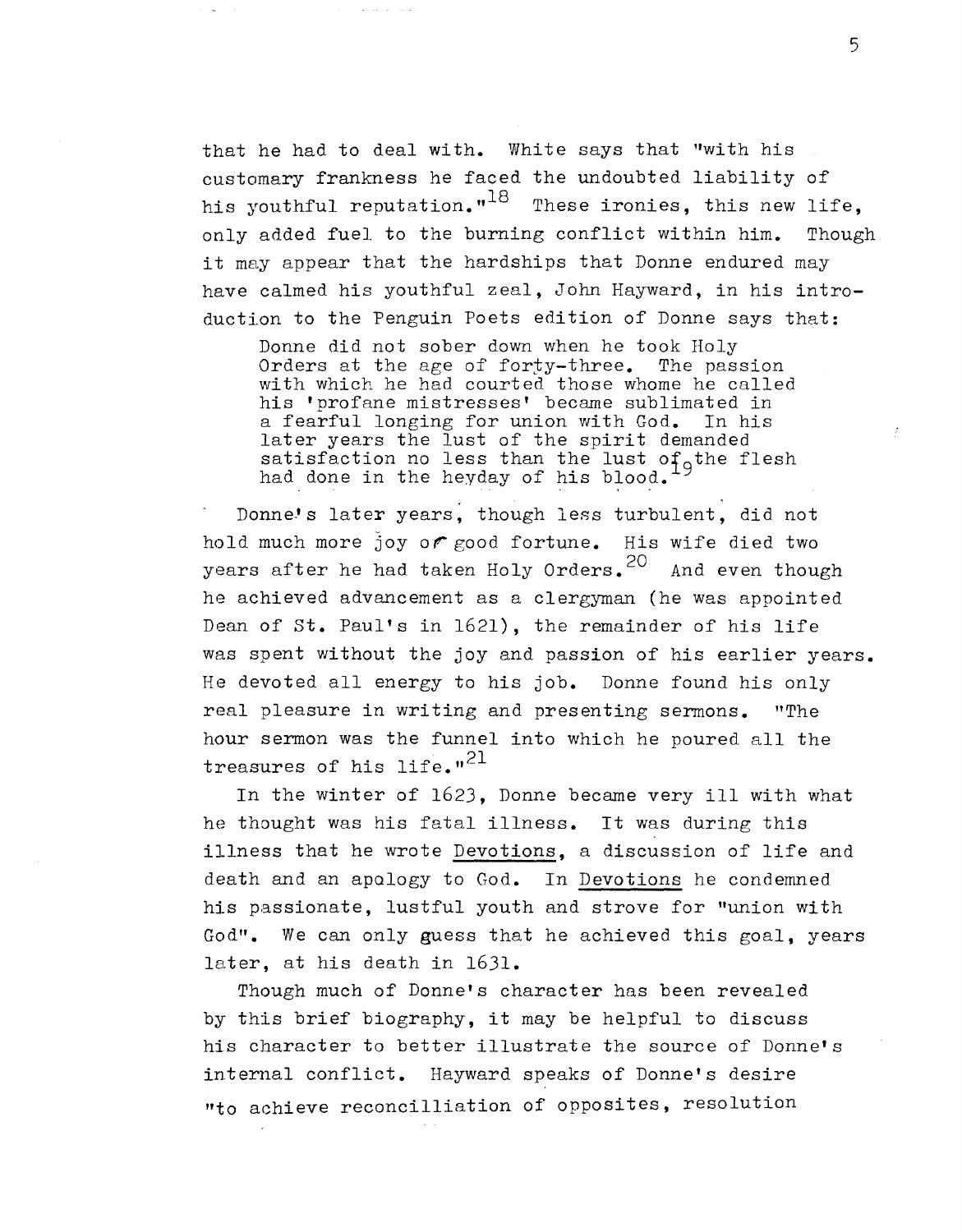of doubts, and integration of the world of reality with the world of the imagination." He goes on to say that for Donne, this meant the "reconciliation of the medieval with the modern conceptions of the universe; the resolution of personal doubts...; the resolution of an inner conflict of carnal and spiritual longing - the incessant warring or at least sparring in his members of the 'Jack' Donne of the early love poems and the 'Doctor' Donne of the tremendous self-questioning cast in the form of sermons.<sup>"23</sup>These things - Donne's immoderate, passionate devotion to both spiritual and sensual needs, his family background, his varied experiences, and his desire to reconcile many opposing factors that he perceived in the world - combined to create the Donne of both sonnets and sermons. The conflict within Donne is reflected inmuch of his work. The contrast between his subject matter and tone of his early love poems and that of his later religious poems is striking, to say the least.

Donne's love poetry is a good reflection of the great quantity of emotion contained in Donne. The energy and passion are imbedded in nearly every line of Donne's Songs and Sonnets.

Herbert  $J$ .  $C$ . Grierson says in a critical essay that the"finest note in Donne's love-poetry is the note of joy, the joy of mutual and contented passion."<sup>24</sup>. This note of joy runs throughout most of Donne's love poetry.

"My face in thine eye, thine in mine appeares,

And true plaine hearts do in the faces  $rest''^{25}$ Whether he was writing a poem for his wife of one of his "obscene mistresses", Donne found a great joy in love a depth of feeling unrivaled by anything except, as it seems, religious devotion.

Donne's poem "Lovers Infiniteness", by the title alone, suggests the depth of feeling that so attracted Donne.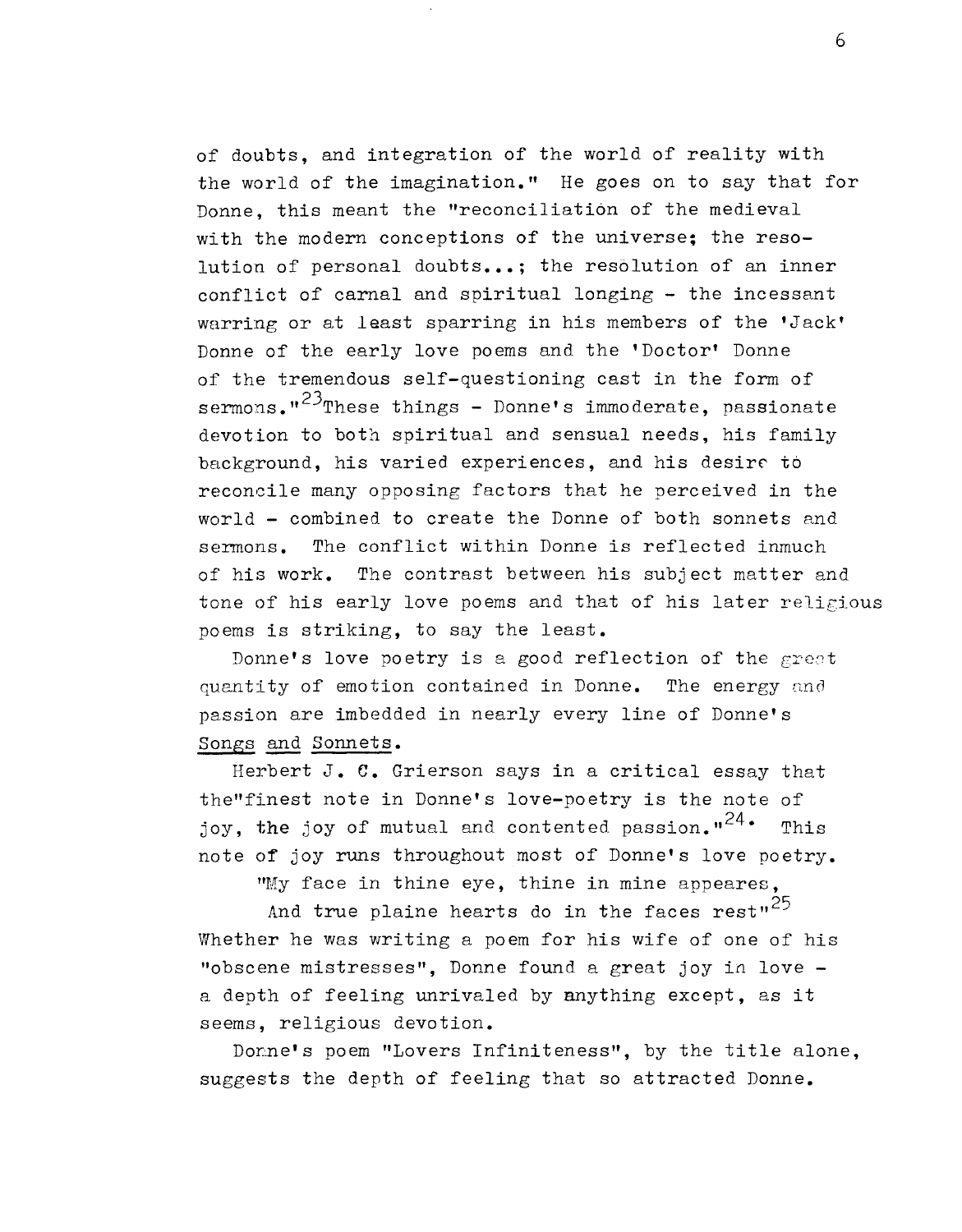The first stanza of this poem reveals this depth of emotion.

"If yet I have not all thy love,

Deare I shall never have it all,

I cannot breath one other sigh, to move,

Nor can entreat one other tear to  $fall<sup>26</sup>$ 

Donne, of great emotion, intellect, and energy needed a great vessel, or vessels,to contain his passion. He found that love was capable of satisfying his need for infinite expression. His love poetry was a tangent to this. Though not as satisfying as love itself, it allowed near infinite expression of infinite emotion.

From evidence in biography and poems, it is certain that Donne led an amorous, if not promiscuous, youth. Hayward writes that Donne's poems are "largely the uninhibited and curiously annotated record... of many love-affairs before marriage and many life-long friendships."<sup>27</sup> It cannot help but be wondered why Donne had so many love affairs. Was he searching for the ideal woman? Did he need the security of many women? Or was he simply driven by lust? It seems that the explanation of Donne's many affairs is summed up in one of **Donne's early poems.** 

"Let me love none, no, but the sport".  $28$ Donne was attracted to love because of its potential for infinite expression, but it seems that the "sport" was both intellectually and, we can suppose, sexually stimulating. Before his marriage, Donne pursued many women to fulfill his desire for "sport".

As Leishman pointed out, Donne's love poetry falls into several different categories. According to these categories, the love poems differ in tone, seriousness, and energy.<sup>29</sup> The later poems, such as "Negative Love", present "serious analyses of love." $30\degree$  In "Negative Love" Donne speaks of his search for a more meaningful love.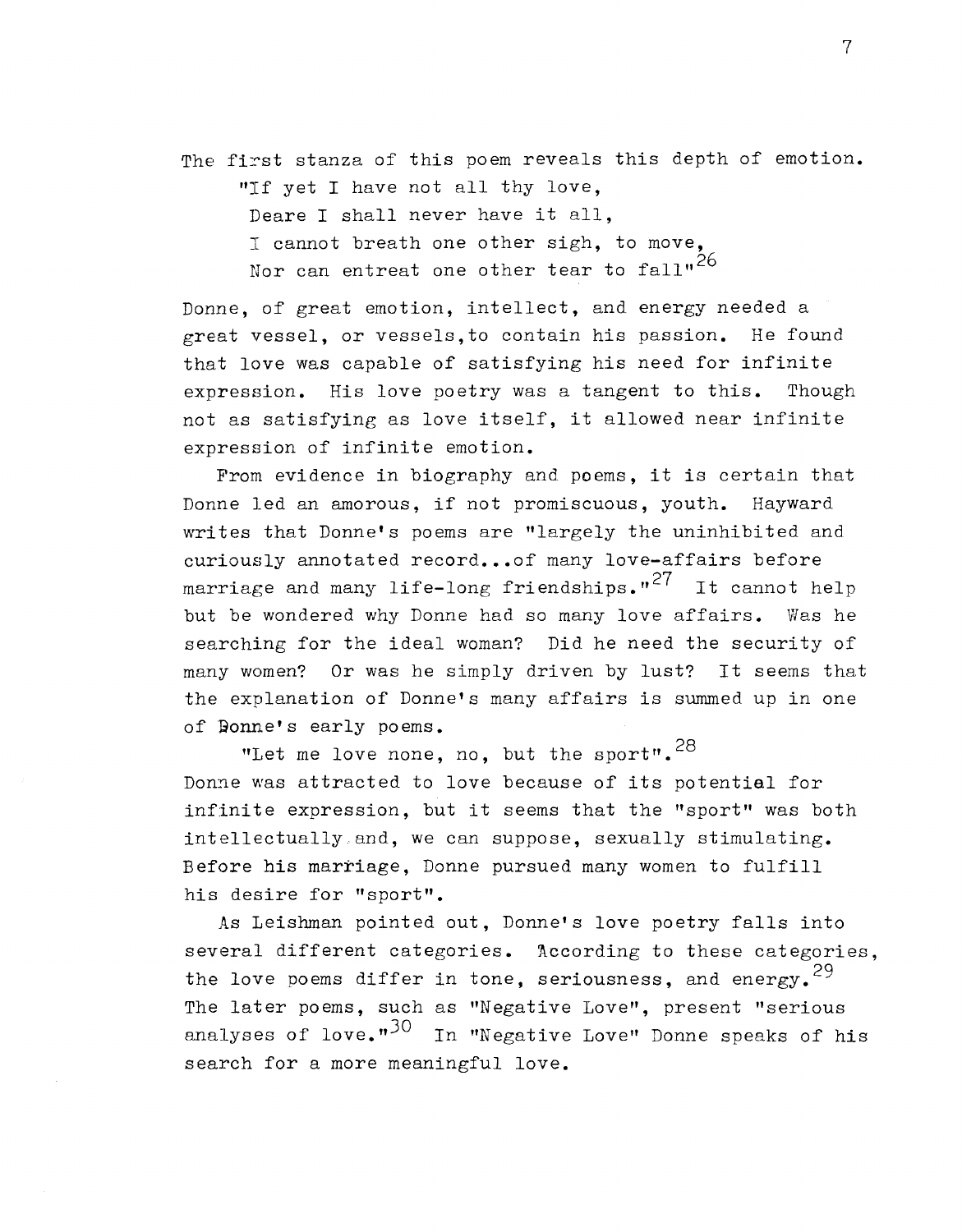**"I** never stooped so low, as they Which on an eye, cheeke, lip, can prey, Seldom to them, which soare no higher Then vertue on the minde to admire" $31$ 

Though the exact date that "Negative Love" was written is unknown, it seems possible that this serious analyses of love may have served as a bridge between the early love poems and the religious poems. "Negative Love" deals with the subject matter of the love poems in the manner of the divine poems.

Of course, the internal conflict of Ponne becomes most evident in his religious poems. In his youth, Donne could recognize and accept his duality of mind. But as a clergyman, and in an attempt to achieve union with God, he was forced to deny his sensual longings and his amorous past. The conflict that had been brewing in Donne for a quarter century came threateningly to the surface of Donne's conscience when he devoted his life to religious services.

Though Donne's practical reasons for taking Holy Orders have already been discussed, it should be understood that Donne would not have devoted his life to the church without conviction. It seems that the contemplation of man's relation to God was the other vessel capable of containing Donne's passion and energy. Religious devotion and contemplation are infinite expressions. The vastness of this subject must have fascinated an intellect such as Donne's. Both the fascination and the conflict caused by his new vocation are revealed in Donne's religious poems.

Evidence of Ponne's internal conflict appears in several forms in his religious poetry. In his first Holy Sonnet, Donne speaks of the conflict in terms of temptation. In this poem, he refers to the devil as "our old subtle foe" which suggests a long acquaintance. Also, in this poem,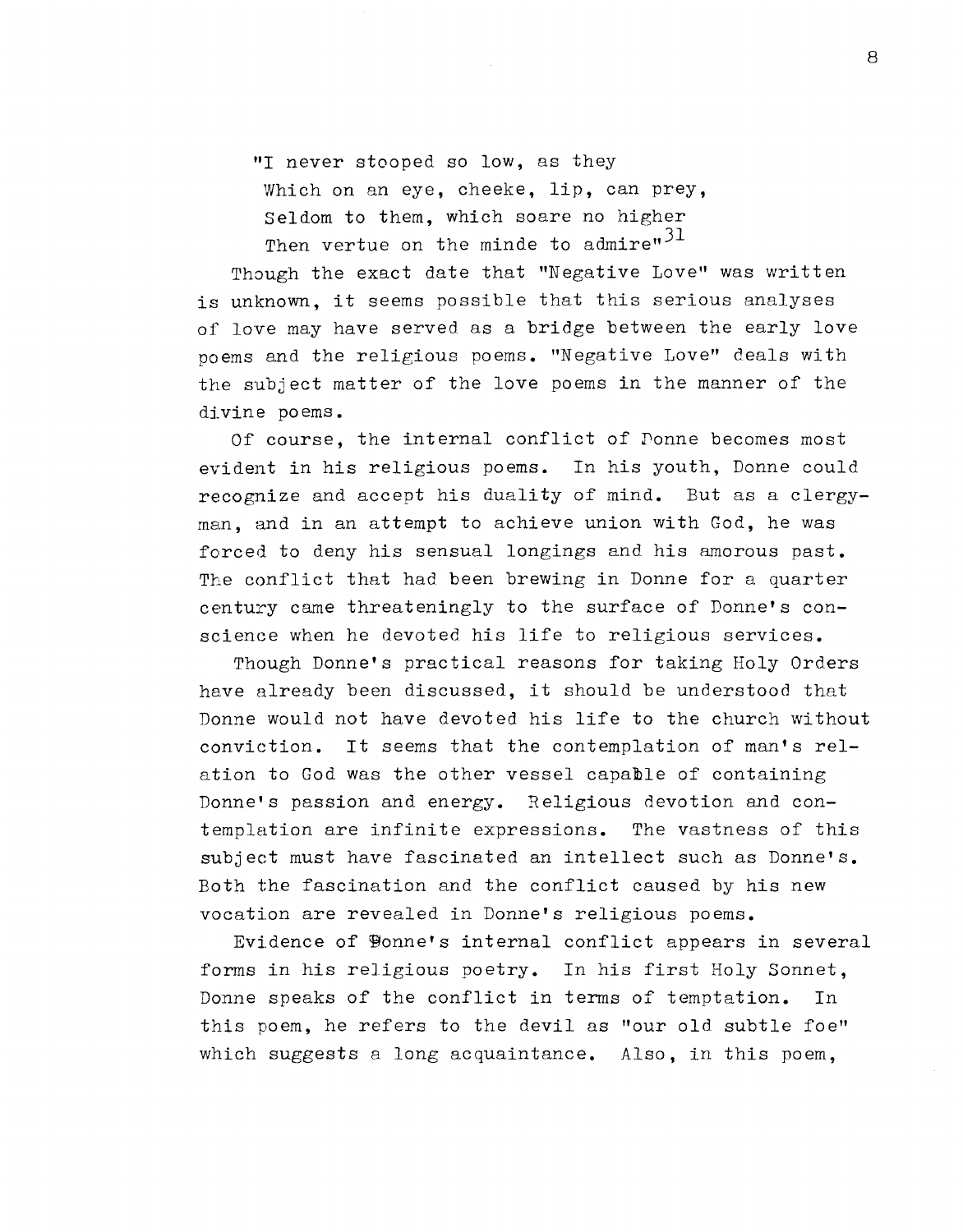Donne credits God's grace for saving him from temptation.

"But our old subtle foe so tempteth me,

That not one houre my self I can sustain; Thy Grace may wing me to prevent his art, And thou like Adamant draw mine iron heart." $32$ 

In other poems, Donne condemns his past. In the fifth of his Holy Sonnets, he writes,

"But black sinne hath betraid to endless night

My worlds both parts, and oh both parts must die. $133$ This mood is repeated in Holy Sonnet XI.

"!They killed once an inglorious man, but I crucifie him daily. $^{34}$ 

Donne's mood varied greatly, and so did his feelings concerning his conflict. From one sonnet to the next. he might go from harsh self-condemnation to confident affirmation to abundant thanksgiving. For example, in Holy Sonnet VI, the self-condemning Donne of Sonnets V and XI is confident of heaven.

"So, fall my sinnes, that all may have their right, To where they are bred, and would press me, to hell. Impute me righteous, thus purged of evill,

For thus I leave the world, the flesh, and devill." $^{35}$ 

However, it seems that Donne's internal conflict is most evident in the hymns written during Donne's serious illness and before his death. In these ppoems, Donne senses eminent death and attempts to rid himself of the sins of his youth. The tone of these poems is not harsh and condemning, not is it desperate and pleading. The tone is one of true apology for his past.

"Wilt thou' forgive those sinnes, through which I runne,

And do still run, though still I do deplore?" $36$ And later in the same poem, "A Hymne to God the Father", Donne states his fear and his hope.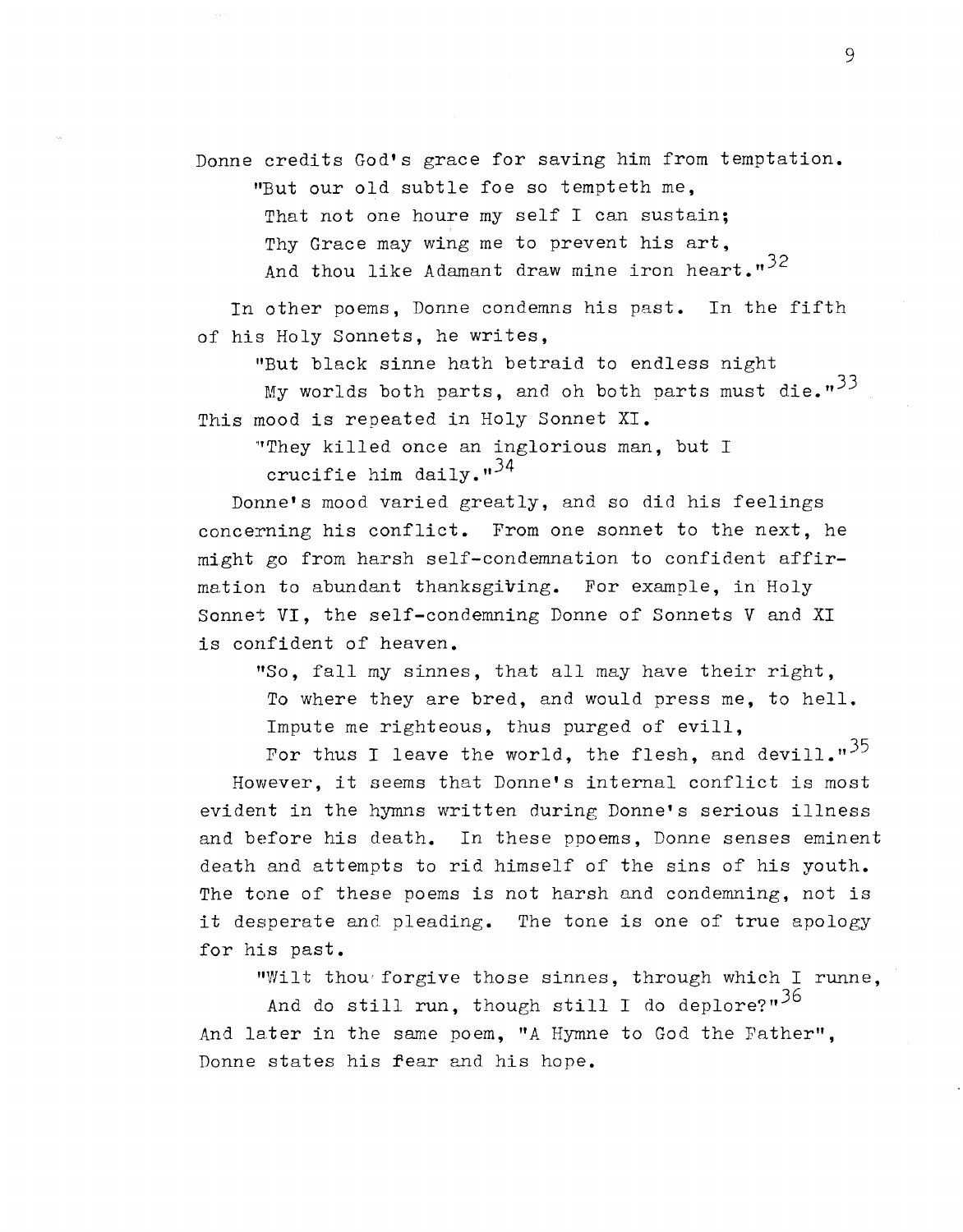"I have a sinne of feare, that when I have spunne My last thread, I shall perish on the shore; Swear by thy selfe, that at my death thy sonne Shall shine as he shines now, and heretofore; And, having done that, Thou hast done, I fear no more" $37$ 

This poem was written during Donne's sickness during the winter of  $1623.$ <sup>38</sup> About this poem, Walton writes that "he caused it to be set to a most grave tune, and to be often sung...in his own hearing." $39$  Walton also quotes Donne as saying about the hymn, "the words of this hymn have restored to me the same thoughts of joy that possessed my soul in my sickness, when I composed it." $^{40}$  This hymn may have brought him such joy because in it he seems to become reconciled in his own mind (which, probably, is the only place in which he was not reconciled) with God. He states his many sins, asks forgiveness, and in the end stattes "I fear no more." This idea of reconciliation is supported by Donne's statement that the hymn gave him "a willingness to leave the world. $n^{41}$ Donne's fina1 work, "Hymne to GodMy God, in my Sicknesse",

composed eight days before his death, states also that, though the conflict still remains, it is no longer a source of great despair for Donne. He suggests his reconciliation with God and his readiness, rot just Willingness, to leave this world with the lines:

"I tune my instrument here at the door,

And, what I must do then, think here before." $42$ This hymn is a proper concluding work, for it relates well the concluding chapter of Donne's life. In the hymn written during his earlier illness, Donne asked forgiveness for his sins and hoped for salvation. In his last hymn, Donne is much more confident.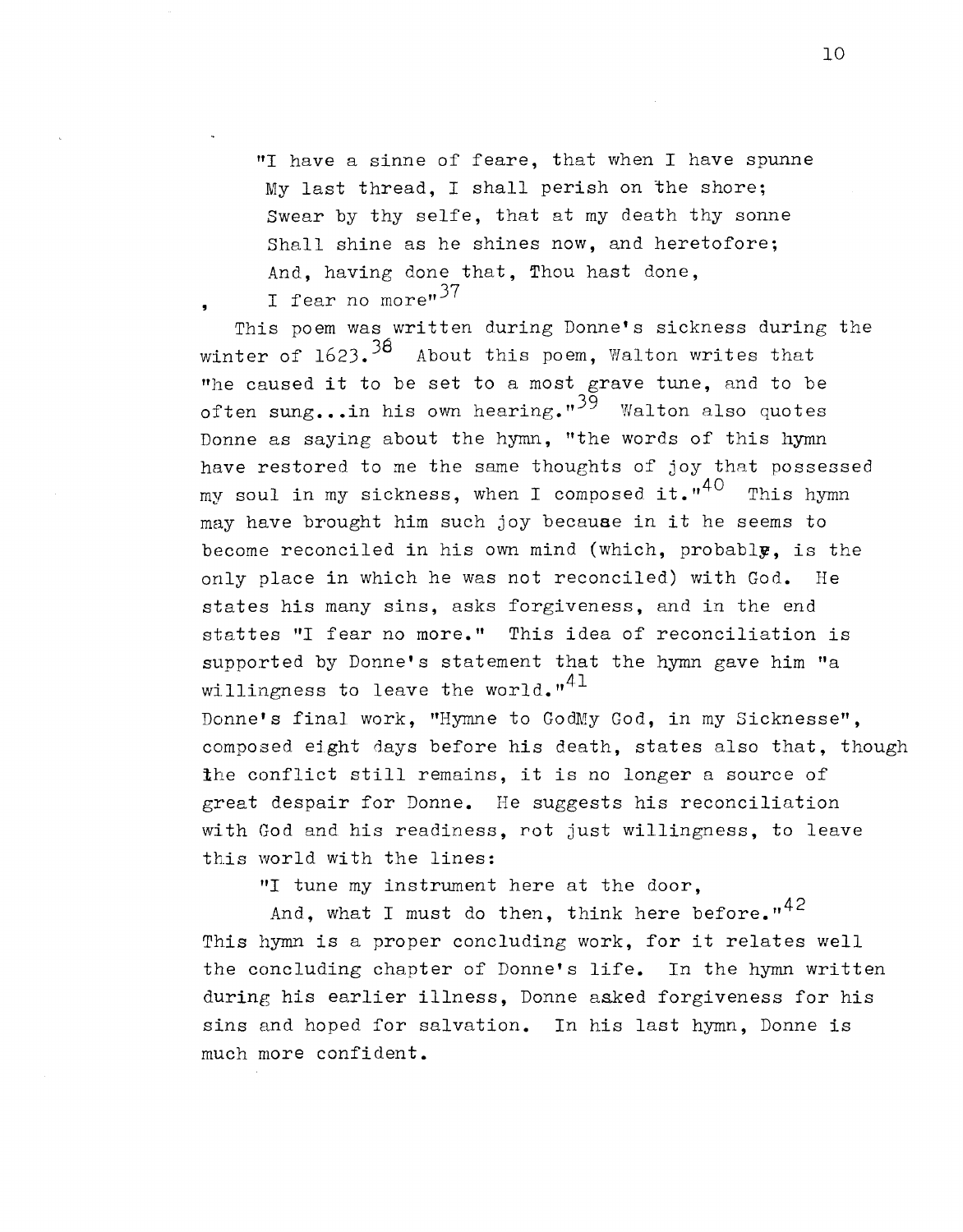"Since I am coming to that Holy roome" $43$ And there is no fear, no uncertainty. Donne is as sure of his place in heaven as he is of his approaching death.

"I joy, that in these straits, I see my West"<sup>44</sup>

John Donne, as has been discussed, was a man of great passion and energy. The reader of Donne sees in his art a mere pale reflection of his energy. His passions could not be contained by the daily concerns of common man. His search for something with the capacity to contain his energy, something with the capacity for infinite expression, led Donne to the pursuit of romantic love and the contemplation of religion. A conflict was inevitable. And the conflict doubtlessly brought Donne considerable spiritual, intellectual, and personal despair. But all of these things the ancestry, the loves, the hardships, the conflict, the devotion, the decay - comprised the man. And it is the man who has left us this legacy of art, this legacy of "almost infinite expression of infinite emotion". Perhaps this realization may help us reconcile the apparent contradictions inDonne's poetry. Perhaps Donne foresaw the things that have been discussed here at the early age of eighteen when he quoted his motto as:

"How much shall I be changed Before I am changed! $,45$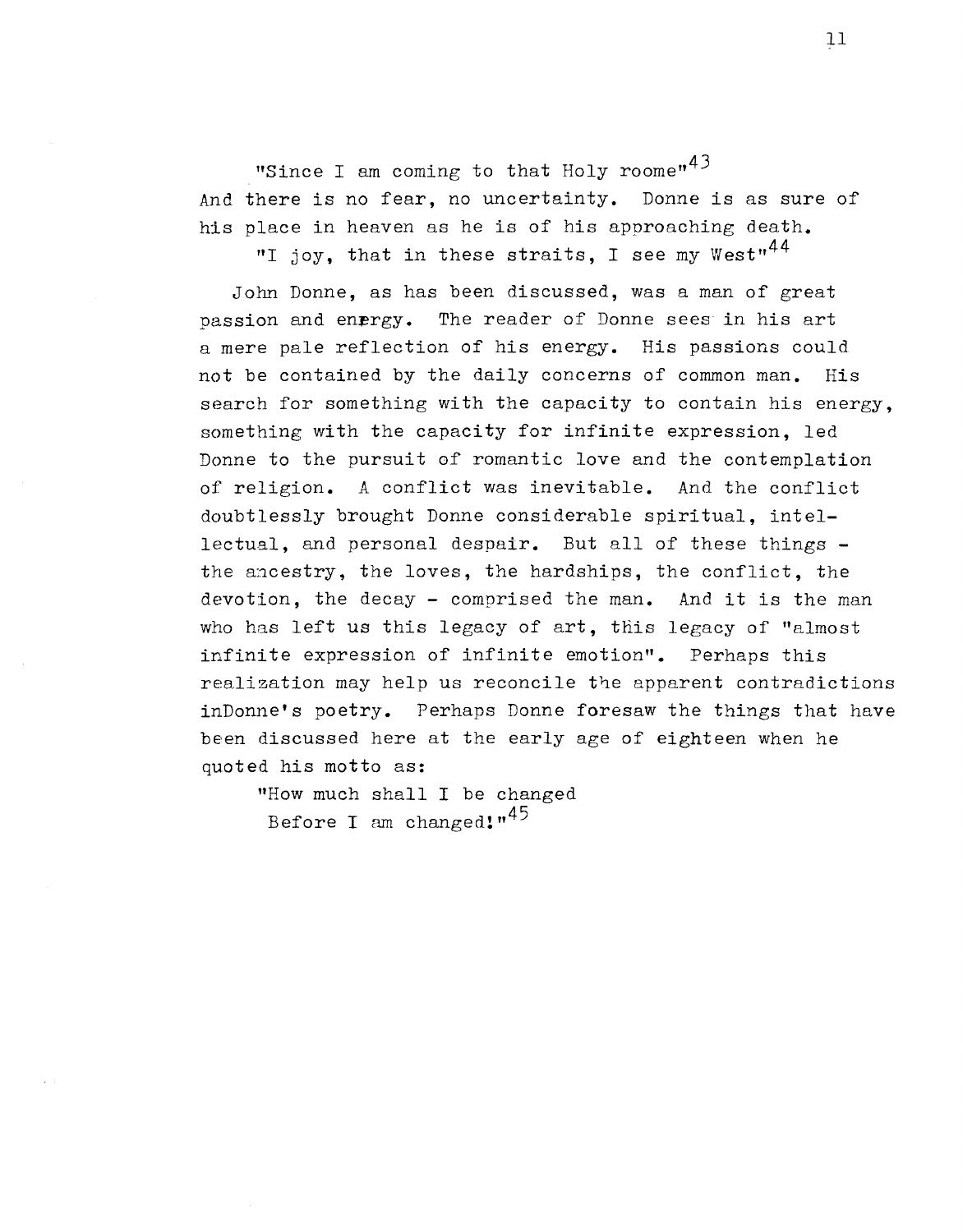## FOOTNOTES

 $1_J$ . B. Leishman, The Monarch of Wit (London: Hutchinson University Library,  $1965$ , p. 29.  $2$ Leishman, p. 29. 3James Winny, A Preface to Donne (New Ynrk: Charles Scribner's Sons,  $1970$ , p. 12.  $4$ John Donne, Devotions (Ann Arbor: The University of Michigan Press, 1960), p. vii.  $5$ Leishman, p. 30.  $6$ Leishman, p. 30.  $7_{\text{Winny}}$ , p. 21.  $^8$ Donne; p. ix.  $9$ Winny, p, 21.  $10$ Winny,p. 22.  $11$ Leishman, p.  $34$ .  $^{12}$ Winny, p. 22.  $13_{\text{Winny}}$ , pp. 21-22.  $14$ Helen C. White, The Metaphysical Poets (New York: Collier Books, 1960), pp. 96-97.  $15$ White, p. 105.  $16$ White, p. 95. 17John Hayward, ed., John Donne (Baltimore: Penguin Books, 1960), p. 7  $18$ White, p. 106.  $19$  Hayward, p. 9. 20 Helen Gardner, ed., John Donne (Englewood Cliffs, N.J.: Prentice-Hall, Inc., 1962), p.  $180$ .  $^{21}$ White, p. 109.  $22$ White, p. 111.  $23$ Hayward, p.  $7.$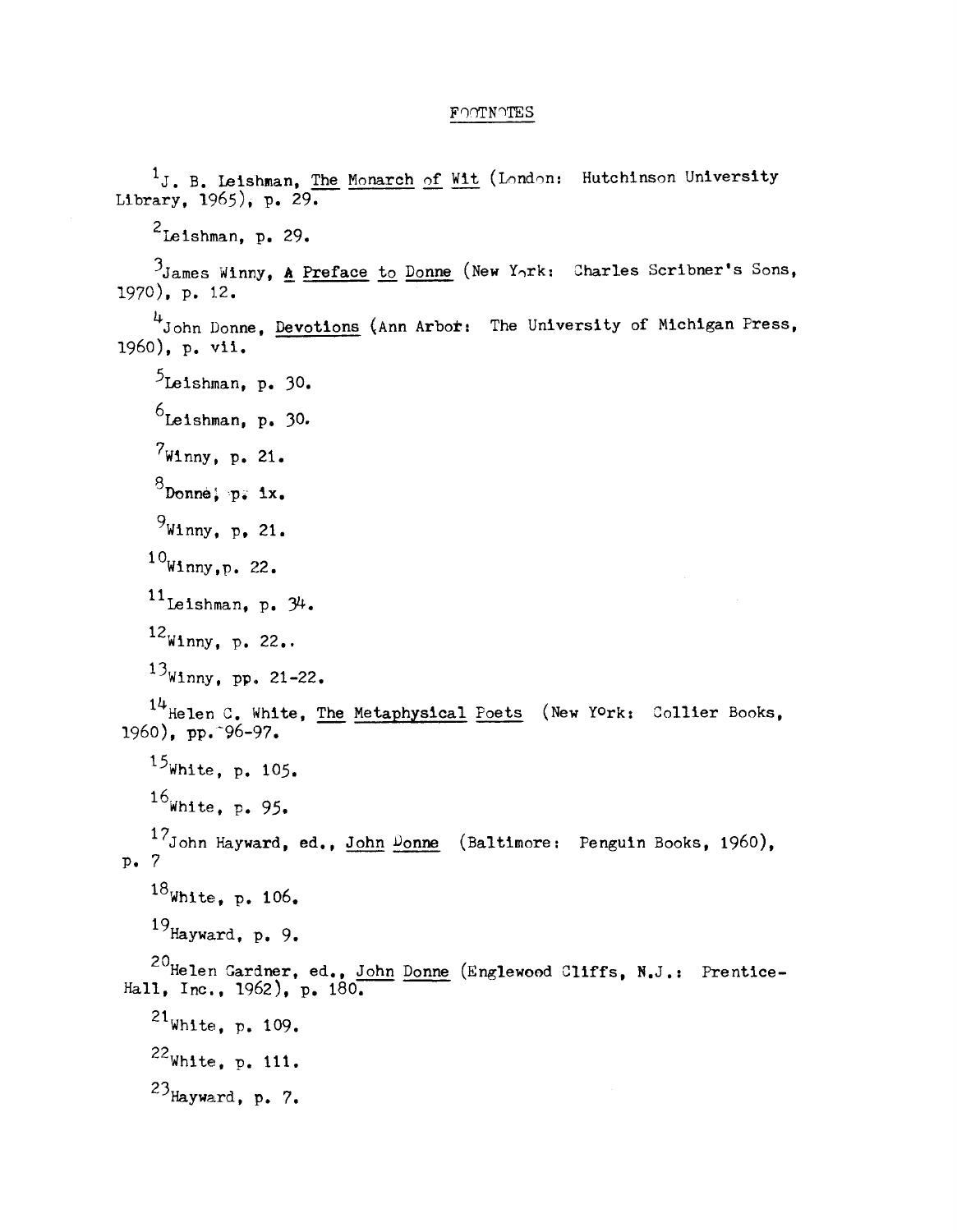## FOOTNOTES (cont)

 $^{24}$ Herbert J.C. Grierson, "Donne's Love Poetry", in <u>John Donne</u>, ed. Helen Gardner (Englewood Cliffs: Prentice-Hall,  $I_{nc}$ ,  $\overline{1962}$ ), p. 29.  $25$ Hayward, p. 23. 26 $_{\text{Hayward}}$ , p. 31.  $27$ Hayward, p. 8.  $28$  Hayward, p. 8. 29Leishman, p. 179. 30 30<sub>Leishman, p. 179.</sub>  $31$ Leishman, p. 213. 32 Hayward, p. 166. 3JHayward, p. 168.  $34$ Hayward,  $p. 171$ .  $35$ Hayward, p. 168. 36Hayward, p. 176. 37Hayward, p. 177.  $38$ Donne, p. xxix.  $39$ Donne, p. xxix.  $40$  Donne, p. xxix. 41 Donne, p. xxix. 42 Donne, p. xxxiii. 43Hayward, p. 177.  $44$ Hayward, p.177.  $45$ Donne, p. xlvi.

---------------------------